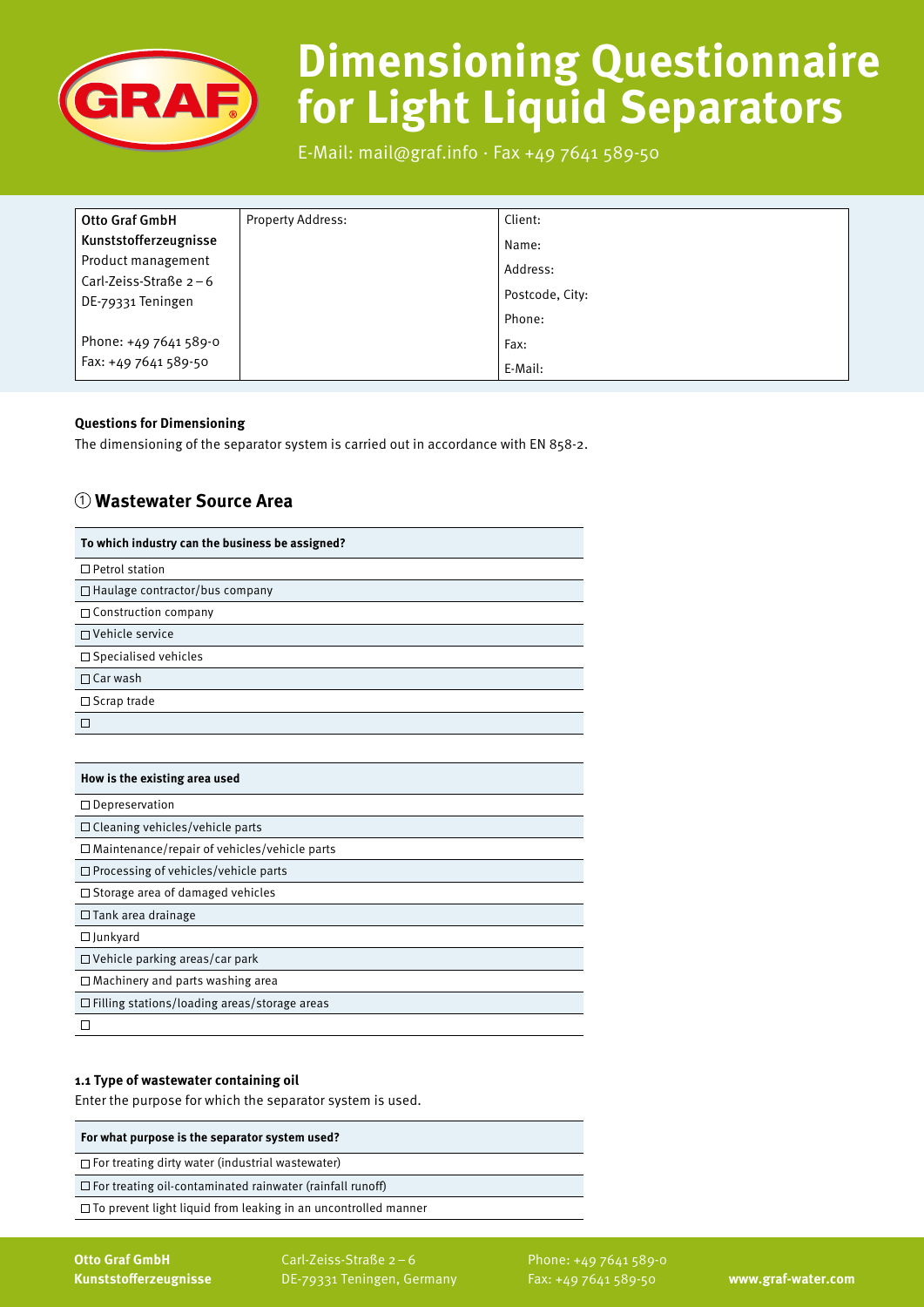

# **Dimensioning Questionnaire for Light Liquid Separators**

E-Mail: mail@graf.info ∙ Fax +49 7641 589-50

#### **1.2. Substances contained in wastewater**

Enter the substances contained in the wastewater and the expected amount of sludge.

| Which light liquids are in the wastewater? |               |                   |                      |                   |  |
|--------------------------------------------|---------------|-------------------|----------------------|-------------------|--|
| $\Box$ Petrol                              | $\Box$ Diesel | $\Box$ Engine oil | ` □ Transmission oil | ∣ □ Hydraulic oil |  |
|                                            |               |                   |                      |                   |  |

| Density of the light liquid     |                                       |                                     |
|---------------------------------|---------------------------------------|-------------------------------------|
| $\Box$ < 0.85 g/cm <sup>3</sup> | $\Box$ 0.86 to 0.90 g/cm <sup>3</sup> | $\Box$ 0.91 to 95 g/cm <sup>3</sup> |

| <b>Biodiesel</b>                 |                                |                                 |                            |
|----------------------------------|--------------------------------|---------------------------------|----------------------------|
| $\Box$ Biodiesel amount 0% to 5% | l □ Biodiesel amount 5% to 10% | ∣ □ Biodiesel amount 10% to 40% | l □ Biodiesel amount > 40% |

| What is the expected amount of sludge? |                                                                                                                                                                                    |  |
|----------------------------------------|------------------------------------------------------------------------------------------------------------------------------------------------------------------------------------|--|
| $\Box$ None                            | • Condensate                                                                                                                                                                       |  |
| $\Box$ Low                             | . Process waste waters with defined small quantities of sludge<br>• All rainwater catchment areas, which accumulates neither road abrasion, dirt by vehicular traffic nor the like |  |
| $\Box$ Medium                          | • Petrol stations, motorcar washing by hand, parts washing, bus washing stations<br>• Wastewater from repair workshops, parking areas, power plants, engineering companies         |  |
| $\Box$ Large                           | • Washing areas for construction vehicles, construction equipment, agricultural machinery<br>• Lorry washing stations                                                              |  |
| $\Box$ Special case                    | • Automatic car washing systems, e.g. gantry car washes, tunnel car wash                                                                                                           |  |

#### **1.3. Wastewater discharge**

Specify in which system the wastewater is discharged.

| Discharged to                    |                          |               |  |
|----------------------------------|--------------------------|---------------|--|
| $\Box$ Waste/mixed water channel | $\Box$ Rainwater channel | $\Box$ Waters |  |

# 2 **Accumulating rainwater**

# **2.1. Selection of dimensioning rain**

The locally authoritative rain intensity is determined by the competent authority and can be obtained from them.

 $\angle$ l/(s\*ha)

**Otto Graf GmbH Kunststofferzeugnisse**  Carl-Zeiss-Straße 2–6 DE-79331 Teningen, Germany Phone: +49 7641 589-0 Fax: +49 7641 589-50